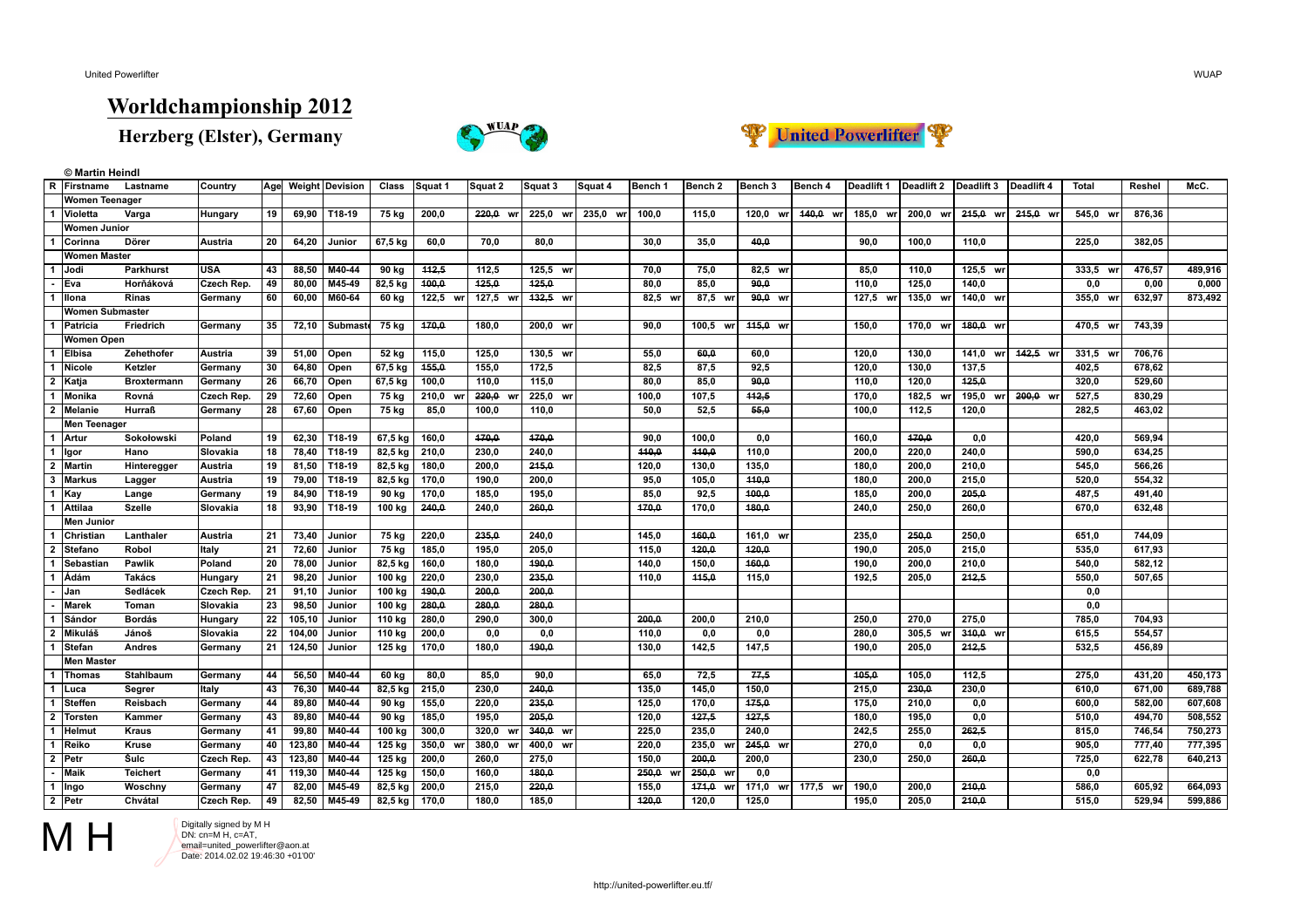**© Martin Heindl**

## **Worldchampionship 2012**

**Herzberg (Elster), Germany**





|                         | R Firstname          | Lastname          | Country           | Age             |        | <b>Weight Devision</b> | Class   | Squat 1     | Squat 2               | Squat 3     | Squat 4     | Bench 1     | Bench <sub>2</sub> | Bench 3     | Bench 4  | Deadlift 1 | Deadlift 2  | Deadlift 3  | Deadlift 4 | <b>Total</b> | Reshel | McC.    |
|-------------------------|----------------------|-------------------|-------------------|-----------------|--------|------------------------|---------|-------------|-----------------------|-------------|-------------|-------------|--------------------|-------------|----------|------------|-------------|-------------|------------|--------------|--------|---------|
| $\overline{1}$          | Viktor               | Kudi              | Czech Rep.        | 46              | 113,50 | M45-49                 | 125 kg  | 310,0       | 310,0                 | 320,0       |             | 230,0       | 245,0              | 255,0<br>wr |          | 260,0      | 275,0       | 0.0         |            | 850,0        | 744,60 | 802,679 |
|                         | 2 Didier             | <b>Michelon</b>   | <b>France</b>     | 48              | 114,00 | M45-49                 | 125 kg  | 275.0       | 300.0                 | 0.0         |             | 252.5<br>wr | 340.0<br>wr        | 0.0         |          | 185.0      | 205.0       | 217.5       |            | 770.0        | 673.75 | 750,558 |
| $\mathbf{1}$            | ∣Jochen              | Hofstetter        | Germany           | 45              | 139,80 | M45-49                 | 140 kg  | 250,0       | 270.0                 | 330.0       |             | 200,0       | 223,0<br>wr        | 0,0         |          | 240,0      | 260,5<br>wr | $280,0$ wr  | 300,0 wr   | 773,0        | 649,32 | 688,279 |
| $\overline{1}$          | Detlef               | Riedel            | Germany           | 52              | 74,30  | M50-54                 | 75 kg   | 220,0       | 240,0<br>$\mathbf{e}$ | 252.5 wr    |             | 100,0       | 130,0              | 150,0       |          | 180,0      | 195.0       | 0.0         |            | 585,0        | 659,88 | 783,278 |
| $\overline{1}$          | Peter                | Rathke            | Germany           | 52              | 89,30  | M50-54                 | 90 kg   | 280,0       | 280,0                 | 280,0       |             | 180,0       | 187,5              | 195,0       |          | 250,0      | 270,0<br>wr | 280,0 wr    |            | 737,5        | 718,33 | 852,652 |
| $\overline{2}$          | Sergio               | <b>Bianchi</b>    | Italy             | 52              | 88,50  | M50-54                 | 90 kg   | 240,0       | 250,0                 | 260,0       |             | 120,0       | 127,5              | 430,0       |          | 210,0      | 220,0       | 0.0         |            | 597,5        | 584,95 | 694,339 |
| $\overline{1}$          | Joachim              | Flett             | Germany           | 54              | 99,50  | M50-54                 | 100 kg  | 240,0       | 250,0                 | 260,0       |             | 242,5       | 248,5<br>wr        | 248,5 wr    |          | 220,0      | 240,0       | 252,5       |            | 735,0        | 674,00 | 827,666 |
| $\overline{1}$          | Frank                | Hurraß            | Germany           | 51              | 126,90 | M50-54                 | 140 kg  | 70,0        | 0,0                   | 0,0         |             | 185,0       | 201,0<br>wr        | 201,0 wr    |          | 75,0       | 0,0         | 0,0         |            | 346.0        | 296,18 | 345,934 |
| $\mathbf{1}$            | Kurt                 | Rooch             | Germany           | 55              | 66,90  | M55-59                 | 67,5 kg | 165,0<br>wr | 175,0                 | 190,0 wr    |             | 115,0<br>W  | 130,0<br>wr        | 140,0<br>wr |          | 170,0      | 191,5<br>wr | 195,0 wr    |            | 525,0 wr     | 657,30 | 821,625 |
| $\overline{1}$          | Antoni               | Kaliński          | Poland            | 58              | 67,60  | M55-59                 | 75 kg   | 140,0       | 150.0                 | 160.0       |             | 115,0       | 120,0              | 125,0       |          | 150,0      | 165,0       | 180.0       |            | 465.0        | 575,21 | 760,421 |
| $\overline{\mathbf{1}}$ | József               | <b>Sztanke</b>    | Hungary           | 58              | 89,20  | M55-59                 | 90 kg   | 250,0       | 280,5 wr              | 290,0<br>wr | 300.0<br>wr | 200,0       | 210,0              | $220,5$ wr  |          | 210,0      | 225,0       | 235,0       |            | 725,0<br>wr  | 707,60 | 935,447 |
| $\overline{2}$          | Frank                | Kutzsch           | Germany           | 56              | 88,80  | M55-59                 | 90 kg   | 190,0       | 205.0                 | 0.0         |             | 170,0       | 180,0              | 185,0       |          | 230,0      | 245,0<br>WI | 250,0 wr    |            | 635.0        | 621,03 | 790,571 |
| $\overline{1}$          | Józef                | Sokołowski        | Poland            | 57              | 97,70  | M55-59                 | 100 kg  | 280,0       | 301.0                 | 310,0 wr    |             | 175,0       | 180,0              | 185,0       |          | 280,0      | 287,5       | 301,0 wr    | 301,0 wr   | 782,5 wr     | 723,81 | 938,785 |
| $\mathbf{1}$            | <b>Burkhard</b>      | Steffen           | Germany           | 62              | 72,50  | M60-64                 | 75 kg   | 145,0       | 155,0                 | 170,0       |             | 105,0       | 110,0              | 115,0       |          | 140,0      | 147,5       | 155,0       |            | 440,0        | 508,20 | 731,808 |
| $\overline{1}$          | Józef                | <b>Bejgrowicz</b> | Poland            | 60              | 84,00  | M60-64                 | 90 kg   | 150,0       | 0,0                   | 0,0         |             | 80.0        | 90,0               | 0.0         |          | 222,5      | 240,0<br>er | 250,5 wr    |            | 480.0        | 487,20 | 672,336 |
| $\overline{1}$          | Reinhold             | Sack              | Germany           | 66              | 74,90  | M65-69                 | 75 kg   | 145,0       | 152,5                 | 157,5       |             | 147,5       | 152,5              | 455,5<br>wr | 155.5 wr | 170.0      | 175.0       | 183,0 wr    |            | 493.0 wr     | 552,16 | 864,130 |
| $\overline{1}$          | Wolfgang             | Hökendorf         | Germany           | 66              | 80,30  | M65-69                 | 82,5 kg | 155,0       | 162,5                 | 170,0<br>wr |             | 115,0       | 120,0              | 130.0       |          | 170.0      | 180,0<br>wr | 192,5<br>wr |            | 492,5<br>wr  | 517,62 | 810,071 |
| $\overline{1}$          | Lothar               | <b>Bohrisch</b>   | Germany           | 68              | 93,30  | M65-69                 | 100 kg  | 150,0       | 165,0                 | 170,0       |             | 120.0       | 130.0              | 435.0       |          | 180,0      | 200.0       | 200.0       |            | 480.0        | 454,56 | 740,933 |
| $\mathbf{1}$            | Ulrich               | Mielich           | Germany           | 72              | 74,10  | M70-74                 | 75 kg   | 75,0        | 85,0                  | 92,5        | 95,5 wr     | 60,0        | 65,0               | 67,5        |          | 110,0      | 125,0       | 132,5       | 435,5 wr   | 292,5        | 331,11 | 589,376 |
| $\overline{1}$          | Gerd                 | Meyerhofer        | Germany           | 74              | 77,80  | M70-74                 | 82,5 kg | 65,0        | 70,0                  | 75,0        |             | 60,0        | 65.0               | 70.0        |          | 105.0      | 115.0       | 115.0       |            | 260.0        | 281,06 | 522,772 |
|                         | <b>Men Submaster</b> |                   |                   |                 |        |                        |         |             |                       |             |             |             |                    |             |          |            |             |             |            |              |        |         |
| $\overline{1}$          | Paolo                | Russo             | Italy             | 36              | 79,30  | Submaste 82,5 kg       |         | 200,0       | 220,0                 | 235,0       |             | 125,0       | 125,0              | 137,5       |          | 225,0      | 250,0       | 267,5       |            | 622,5        | 661,72 |         |
| $\overline{1}$          | <b>Thomas</b>        | Krziwda           | Germany           | 39              | 87,30  | Submaste               | 90 kg   | 200,0       | 220,0                 | 230,0       |             | 135,0       | 145,0              | 150.0       |          | 210,0      | 230,0       | 240.0       |            | 620.0        | 612,56 |         |
| $\overline{1}$          | Andrej               | Smutný            | Slovakia          | 35              | 99,60  | Submaste 100 kg        |         | 300,0       | 300,0                 | 300,0       |             | 230,0<br>e  | 240,5              | 250,0<br>wr |          | 240.0      | 250,0       | 260.0       |            | 800.0        | 733,60 |         |
| $\overline{1}$          | Norbert              | Hablicsek         | Hungary           | 38              | 106,50 | Submaste 110 kg        |         | 270,0       | 280,0                 | 300,0       |             | 170,0       | 190,0              | 210,0       |          | 230,0      | 260,0       | 275,0       |            | 745,0        | 666,03 |         |
| $\overline{1}$          | <b>Markus</b>        | Zehethofer        | Austria           | 37              | 122,20 | Submaste 125 kg        |         | 310.0       | 340,0                 | 350.0       |             | 220,0       | 230,0              | 240,0       |          | 280.0      | 300,0       | 322.5       | 340.5 wr   | 852,5        | 734.00 |         |
| $\overline{2}$          | Silvio               | Rücker            | Germany           | 35              | 115,60 | Submastd 125 kg        |         | 260.0       | 275.0                 | 285.0       |             | 190.0       | 205.0              | 212.5       |          | 220.0      | 235.0       | 245.0       |            | 722.5        | 630.02 |         |
| $\mathbf{3}$            | Hannes               | Possegger         | Austria           | 35              | 115,00 | Submaste 125 kg        |         | 220,0       | 220,0                 | 240,0       |             | 160,0       | 170,0              | 180,0       |          | 230,0      | 250,0       | 250,0       |            | 640,0        | 558,72 |         |
| $\overline{4}$          | Stephen              | Parkhurst         | <b>USA</b>        | 38              | 118,10 | Submaste               | 125 kg  | 330,0       | 350,0                 | 350.0       |             | 215,0       | 225,0              | 235,0       |          | 80,0       | 0.0         | 0.0         |            | 635.0        | 550.55 |         |
| $\mathbf{1}$            | Danny                | <b>Schmalz</b>    | Germany           | 38              | 125,80 | Submaste 140 kg        |         | 355,0       | 355,0                 | 381,0 wr    |             | 220.0       | 233,0 wr           | 0,0         |          | 270.0      | 300.0       | 305.0       |            | 914.0 wr     | 783,30 |         |
|                         | Men Open             |                   |                   |                 |        |                        |         |             |                       |             |             |             |                    |             |          |            |             |             |            |              |        |         |
| $\overline{1}$          | Reno                 | Karkuschke        | Germany           | 44              | 67,50  | Open                   | 67,5 kg | 140,0       | 155.0                 | 160.0       |             | 115.0       | 422,5              | 122.5       |          | 135.0      | 145.0       | 150.0       |            | 412.5        | 510,26 | 532,714 |
| $\overline{1}$          | Jeffrey              | Podszuweit        | Germany           | 35              | 75,00  | Open                   | $75$ kg | 290,0       | 305,0                 | 312,5       |             | 200,0       | 220,0              | 230,0<br>wr |          | 235,0      | 257,5       | 275,0       |            | 800,0        | 893,60 |         |
| $\overline{2}$          | Sebastiar            | Kienast           | Germany           | 31              | 74,00  | Open                   | 75 kg   | 220,0       | 235,0                 | 240,0       |             | 105,0       | 440,0              | 110,0       |          | 230,0      | 250,0       | 250,0       |            | 580,0        | 656,56 |         |
| 3                       | Pascal               | Müller            | Germany           | 31              | 71,90  | Open                   | 75 kg   | 220.0       | 220.0                 | 250.0       |             | 140.0       | 150.0              | 160.0       |          | 105.0      | 115.0       | 125.0       |            | 485.0        | 565.51 |         |
|                         | Viktor               | <b>Suppes</b>     | Germany           | $\overline{25}$ | 73,20  | Open                   | 75 kg   | 245,0       | 245,0                 | 245,0       |             |             |                    |             |          |            |             |             |            | 0,0          |        |         |
| $\overline{1}$          | Andrey               | Dyatlov           | <b>Ukraine</b>    | $\overline{27}$ | 80,70  | Open                   | 82,5 kg | 250,0       | 0,0                   | 0,0         |             | 190.0       | 0,0                | 0,0         |          | 240,0      | 240.0       | 260.0       |            | 700,0        | 733,60 |         |
| $\overline{2}$          | Jiří                 | Pěnička           | <b>Czech Rep.</b> | $\overline{29}$ | 82,50  | Open                   | 82,5 kg | 180,0       | 190.0                 | 200.0       |             | 125.0       | 135,0              | 442.5       |          | 160.0      | 180.0       | 200.0       |            | 525.0        | 540.23 |         |
|                         | 1   Patrik           | Peciar            | Slovakia          | $\overline{26}$ | 89,40  | Open                   | 90 kg   | 230,0       | 230,0                 | 290,0       |             | 200,0       | 210,0              | 220,0       |          | 250,0      | 260,0       | 270,0       |            | 710,0        | 691,54 |         |
| $\overline{2}$          | Stefan               | Oesterle          | Germany           | 30              | 88,60  | Open                   | 90 kg   | 185,0       | 210,0                 | 0.0         |             | 185,0       | 200,0              | 0,0         |          | 200,0      | 240.0       | 0.0         |            | 650,0        | 636,35 |         |
| 3                       | <b>Zdeněk</b>        | Hrach             | Czech Rep.        | $\overline{24}$ | 82,90  | Open                   | 90 kg   | 210,0       | 225.0                 | 225.0       |             | 160.0       | 470,0              | 470.0       |          | 190.0      | 210.0       | 225.0       |            | 580.0        | 595.08 |         |
| $\overline{1}$          | Jaromir              | Kratochvil        | Czech Rep.        | 34              | 100,00 | Open                   | 100 kg  | 380,0       | 380,0                 | 400,0 wr    |             | 255,0       | 265,0              | 270,0       |          | 290,0      | 310,0       | 340,0       |            | 940,0        | 860,10 |         |
| $\overline{2}$          | l Erik               | Knöfler           | Germany           | 31              | 97,40  | Open                   | 100 kg  | 330,0       | 350,0                 | 365,0       |             | 180.0       | 200,0              | 210,0       |          | 285,0      | 302,5       | 312,5 wr    | 317,5 wr   | 887,5        | 821,83 |         |
|                         | 3 Marek              | Oleiár            | Slovakia          | 24              | 99,80  | Open                   | 100 kg  | 240.0       | 250.0                 | 250.0       |             | 150.0       | 165.0              | 172.5       |          | 250.0      | 270.0       | 270.0       |            | 672.5        | 616.01 |         |